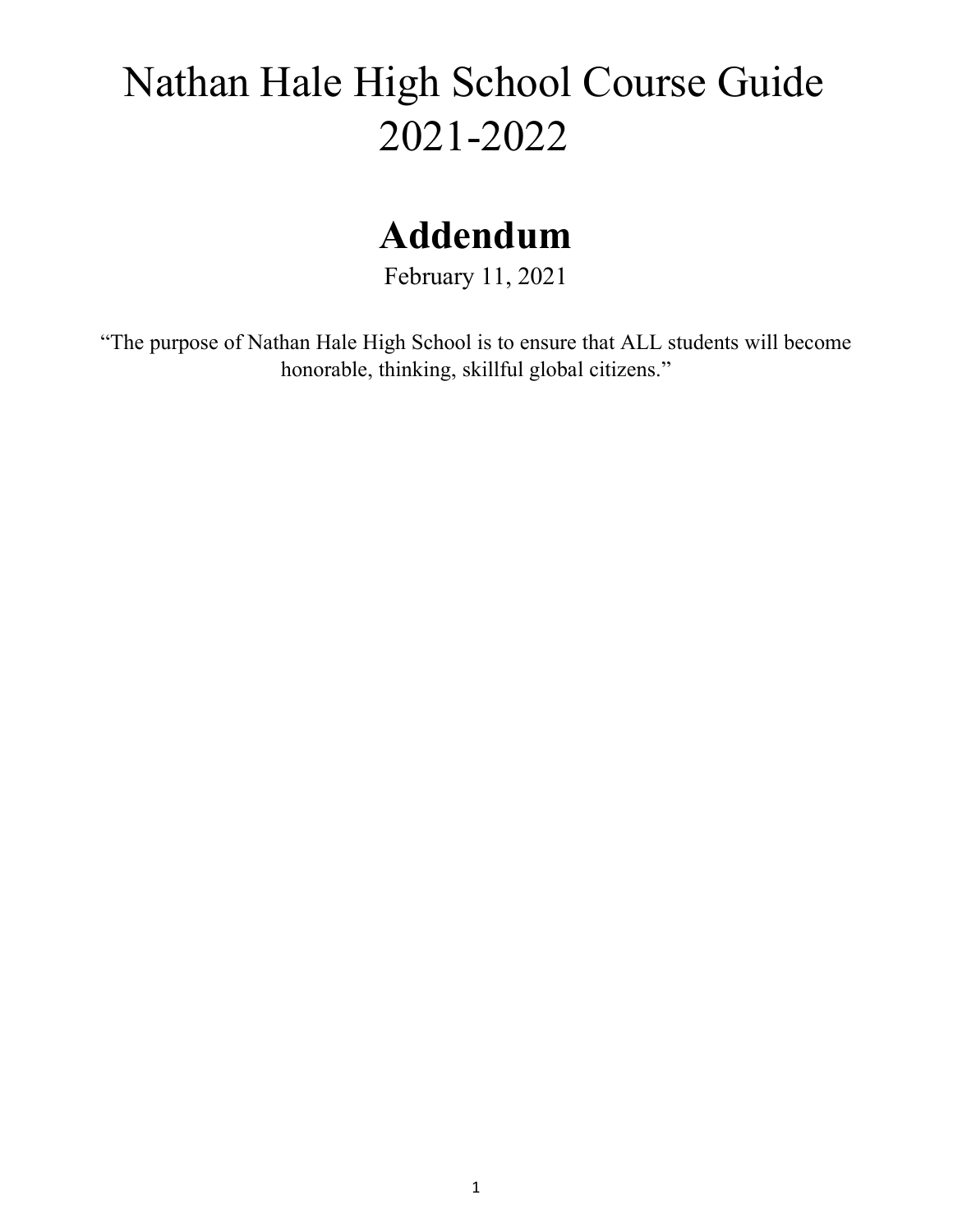## **Course Descriptions**

#### **This is an addendum to the 2021-2022 course catalog**

Not all courses in this NHHS course guide are offered annually. Ultimately the number of students who select that course, teacher availability, and budget constraints determine what courses will be offered during the year.

### **Additional Electives**

### **SEQACIB**

9-12 – Yearlong 1 period, ½ credit per semester Type of credit: Elective.

Prerequisites: None

*šəqačib* has two objectives: Identity safety and academic achievement. The classroom is a Native focused space that supports, encourages and pushes students to becoming confident life-long learners. Students receive extra time and support in all subject areas. The class also explores Native teachings, history, and ways of living; students are encouraged to explore their own tribal identity as well as critically analyze and discuss current issues that impact all tribes. Students who identify as American Indian, Alaskan Native, Canadian First Nations or Pacific Islander are encouraged to take the class (the class is open to all students). This elective can be taken for one semester or for a full year.

## **Career Technical Education (CTE)**

### **Dig Med Intro 1 (Digital Audio, Radio and Podcasting)**

9-12-Semester 1 period, ½ credit Type of credit: CTE Prerequisites: None

Intro to Multimedia Broadcasting centers around media content creation with an emphasis on broadcast radio and podcasting. Learn how to make audio stories using industry-standard recording and production tools. Master the lifelong skill of thinking critically about the media you see and hear every day. Discover how a broadcast radio station operates and explore basic media law and ethics. By the end of the course, students will have the necessary skills to become a volunteer at C89.5 FM and be capable of creating their own digital media content.

### **Dig Med Brdcst Adv 2 (Audio Production, Radio and Podcasting)**

9-12-Semester 1 period, ½ credit Type of credit: CTE Prerequisites: Dig Med Intro 1 (Intro to Digital Audio and Podcasting)

In Audio Production, Radio, and Podcasting, students will develop production, writing and editing skills for on-air, social media, and podcasting while taking an active role in the on-air duties for C895/KNHC FM. Pre-production skills in research and writing, copy editing and digital recording are enhanced while gaining experience in the operation of professional broadcasting equipment. Coursework and personnel job assignments closely parallel those of the broadcast industry.